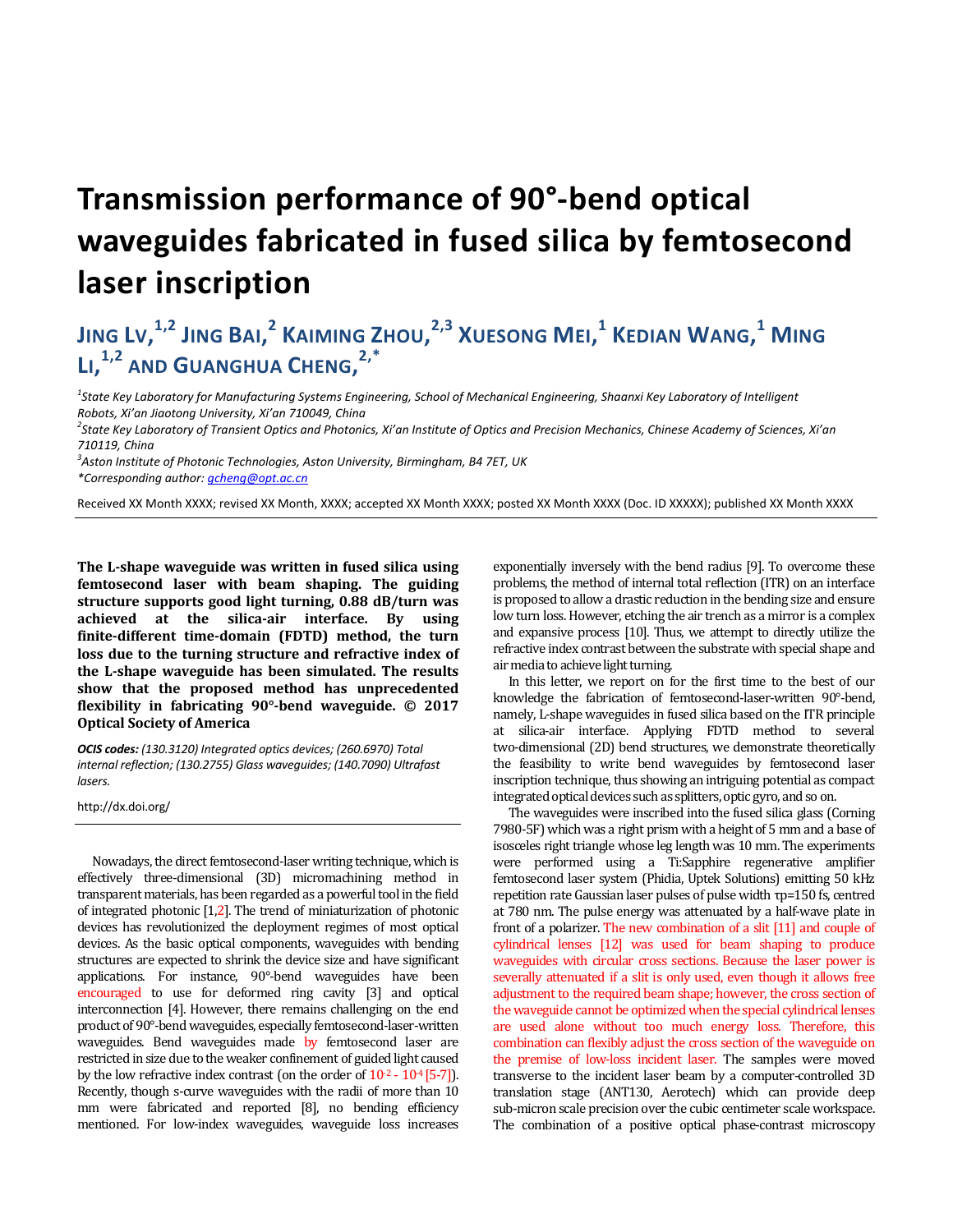(PCM) system and a charge coupled device (CCD) connected to a computer was employed to reveal the morphological characteristics of structures in real time. The schematic of experimental setup is shown in Fig. 1.



Fig. 1. Schematic of the experimental setup.

The single-scan waveguide writing was investigated for the experimental setup. The waveguide performances depend sensitively on materials characteristics and laser processing parameters [13]. Therefore, the pulse train was focused inside the glass sample to a depth of 150 μm below the polished surface using a 20× microscope objective with a numerical aperture of NA=0.42. Cylindrical lenses pair with the focus of 150mm and 50mm were used. A slit width of 500 μm was set in the following experimental works. In order to obtain the optimum parameters for this material, a range of pulse energy from 1.0 to 2.0 μJ and writing velocity from 25 to 500 μm/s were investigated. Assisted by the 3D stage, the intersecting point of the two waveguides (L-shape waveguide) which are perpendicular to each other was placed on the hypotenuse of glass cross-section. This configuration achieved total internal reflection so that the beam can be easily bended 90°. Waveguides were illuminated using a fiber laser of 976 nm. The near field of the guided modes was imaged with a 5× microscope objective on the sensor of a CCD camera.

Propagation losses were measured for all the fabricated waveguides by coupling fiber laser to the waveguides with pitch and yaw adjustment carefully. The output power after propagation through the waveguide with different lengths was measured based on the cut-off method. It was found that for single-scan waveguides, in general, the propagation loss decreased first and then increased as both the velocity and pulse energy increased. As a result, the optimal single-scan waveguide with the lowest propagation loss about 0.6 dB/cm at 976 nm was fabricated using a translation velocity of 100 μm/s and a pulse energy of 1.6 μJ. It is important to note that the pulse energy was measured before focusing. The mode field of this waveguide was symmetrical with a horizontal diameter (full width at half maximum) of 7.5 μm and a vertical diameter of 7.7 μm, as shown in Fig. 2. The propagation loss was 2.6 dB/cm at a pulse energy of 2.0 μJ and a velocity of 100 μm/s. Results indicate that the waveguide with good performance can be fabricated only within a narrow energy window. For a given pulse energy, as the scanning velocity increased, the refractive index contrast in irradiated region became smaller due to the decrease of accumulated energy per unit area.



Fig. 2. Near-field mode image of the waveguide written under optimal conditions at 976 nm.

Next, we employed the optimized process parameters to fabricate L-shape waveguides. It is worthy of noting that the writing direction must be consistent with the axes of the slit and cylindrical lenses. Therefore the slit and cylindrical lenses had to be rotated by 90° for fabrication of the second waveguide which is perpendicular to the first one. Hypotenuse of glass cross-section, where the two arms of the L-shape waveguide intersect, was polished as aftermath-treatment to improve the interface smoothness. Characterizations of the L-shape waveguide are shown in Fig. 3. The near-field mode was remarkably similar to the straight waveguide's (horizontal diameter of 7.3 μm and a vertical diameter of 7.9 μm), unlike a shift of the mode profile observed in Ref. 8, where higher order modes were excited especially for the waveguides with  $R \le 60$  mm. A larger refractive index change at the inner curve of the outer track resulted in the observed mode shift as well as the deformation [8]. This phenomenon becomes obvious with smaller radius and also be observed in bent fibers [14]. The intersecting position of L-shape waveguides cannot be easily imaged under PCM due to the incident light through two mediums with different refractive indices, shown in Fig. 3(b). The measured bending efficiency is about 81.6% (turn loss is  $\sim$ 0.88 dB/turn). The turn loss may be attributed to interface roughness and the intersecting position (the length of *∆w*) shown in Fig. 3(a). Moreover, the angle between right-angle side and hypotenuse cannot be strict 45°. Because of the limited machining precision, a small amount of light may eventually leak out from the inclined surface.



Fig. 3. (a) The definition of the parameter ∆W in L-shape waveguide structure; (b) the morphology of L-shape waveguide captured by PCM; (c) near-field distribution of guided laser at 976 nm.

Fig. 3(a) shows the schematic diagram of the experimentally established structure. The refractive index of glass substrate *ns* is 1.458 at the wavelength *λ*=976 nm. The maximum refractive index change induced by femtosecond laser system is on the order of  $10^{-3}$  –  $10^{-4}$ . Therefore, it is considered to be a single-mode waveguide. The refractive index contrast is gradual. Because the beam spot intensity is Gaussian distribution. The excitation of the fundamental mode of light intensity for weak-guide optical waveguides can be described by scalar wave equation [15],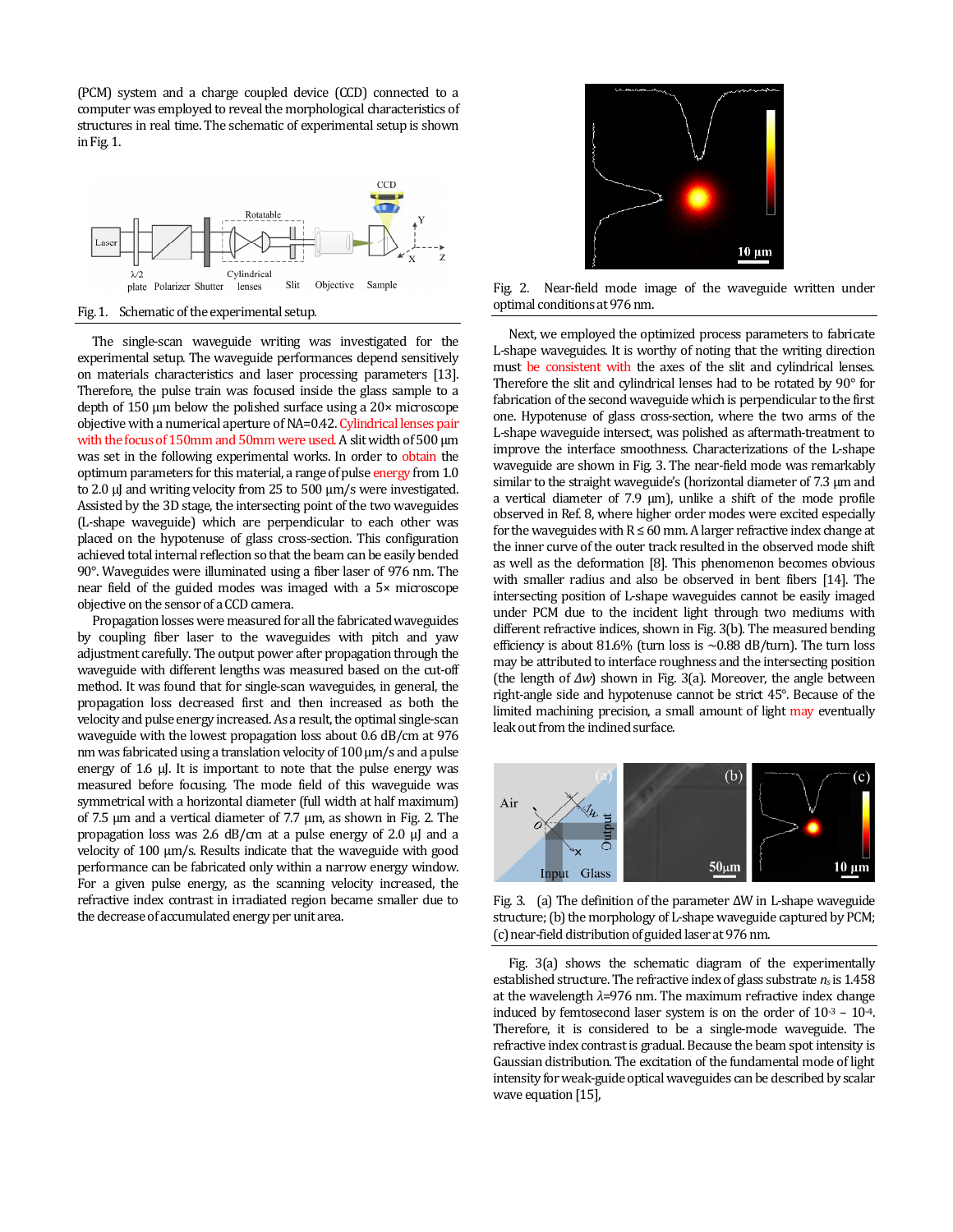$$
\nabla^2 \psi(x, y) + [k^2 n^2(x, y) - \beta^2] \psi(x, y) = 0
$$
 (1)

Where *Ψ*(x, y) is electric field intensity which is proportional to the square root of light intensity  $I(x, y)$ ;  $\beta$  is the propagation constant; k is the wavenumber which equals 2π/λ, and *n*(x, y) represents the refractive index of the waveguide. We deduce the equation to calculate the refractive index change ∆*n*(x, y) of laser-irradiated areas,

$$
\Delta n(x, y) \approx -\frac{\lambda^2}{16\pi^2 n_s I} \left[ \nabla^2 I - \frac{1}{2I} (\nabla I)^2 \right]
$$
 (2)

It should be noted that the effective index used in the formula derivation is approximately equal to *ns*. The Gaussian fitting of the calculated value of the refractive index contrast ∆*n*(x, y) of single axis was used in numeric calculation.

A 2D waveguide model with perfectly matched layer condition is applied. The source with TE fundamental mode is injected into the input waveguide. Due to dramatic change of the electromagnetic field in the turn region, it needs to improve the accuracy of simulation using the thinning grids method. Maybe some higher-order modes would exist in the output field of L-shape waveguides, but can be theoretically consumed up if the length of the waveguide is infinite. Therefore, the bend efficiency is lower than a power ratio of the output to the input. We compute the fraction of the power from mode-in that can propagate in mode-out based on the overlap method between the output field and input field.

In this section, we evaluate the impact of ∆w in the waveguide structure, which is determined by the intersecting position as unclearly shown in Fig. 3(b), to the bend performance and the results are in Fig. 4(a). The field distribution from the output waveguide has almost no changes compared to that of the input waveguide as displayed in Fig. 4(b). The L-shape waveguide has great optical performance without obvious mode shift even though its size is on the order of microns. The maximum bending efficiency is  $\sim$ 97.3% at ∆w=8.29 μm, which can compensate the Goos-Hanchen shift at the interface. It is worth noting that bending efficiency is larger than 80.0% when  $\Delta w$  is in the range from 6.11 to 10.40 µm, i.e.  $\sim \pm 2$  μm from the optimized position. Bending efficiency becomes ~50.0% when  $Δw$  is 4.18 μm or 12.39 μm. The lower bending efficiency of 81.6% in the experiment than the maximum value of numerical simulation, can be attributed to the undesired intersecting position and angle of inclined plane. The scattering of optical waves at the isosceles of the prism (glass-air boundary) is another dominant source for loss due to high electromagnetic field values at the interface (red region in Fig. 4(b)). However, we can deduce that the processing error is less than 2 μm. More remarkable, the structural tolerance becomes increasingly strict with the increase of the value of refractive index contrast, shown in Fig. 4(a). L-shape waveguide with larger index contrast requires more accurate position of the reflection surface. Because the bigger the numerical aperture, the smaller the mode field and larger divergence angle. Its tolerance limits get looser to reduce the processing difficulty when index contrast ∆n2 is half value of ∆n1 (bending efficiency is greater than 80.0% within the optimum position plus or minus  $\sim$ 3 μm). It is feasible for femtosecond laser precision machining to satisfy the demand of micro-meter accuracy [16], so that the intersecting position can be controlled in a very small range. Our approach creates a completely new platform for the fabrication of 3D bend waveguide, offering an important reference for integrated optical circuits.



Fig. 4. (a) Bending efficiency of L-shape waveguide for different *∆w* at *λ*=976 nm. The index contrast *∆*n1 calculated on the basis of the near-field mode distribution in Fig. 2;(b) Electric-field intensity at the global maximum point of *∆w*=8.29 μm with index contrast *∆*n1.

The two waveguides are not completely intersected taken into consideration the Goos-Hanchen shift in our case. The lengths of their extensions (∆H in Fig. 5(a)) range from 0 to 150 μm herein. Fig. 5(b) shows the dependence of the bending efficiency on ∆H. Initially, small ∆H (∆H for waveguides with index contrast of  $\Delta n_1$ ,  $\Delta n_2$  and  $\Delta n_3$  are ~30, 50 and 20 µm, respectively) has little impact on the bending efficiency. As the extended line increases, the bending efficiency decreases monotonically. Declining is accelerated when index contrast increases. During the length of  $150 \mu m$ , the bending efficiencies are  $\sim$ 93% and 66% for smaller and larger index contrasts, respectively. These phenomena can be explained as follows. The emergence of the incident light from the optical waveguide has Gaussian divergence, which beam waist is at its port. Using NA=  $(n_1^2-n_2^2)^{1/2}$ , the numerical aperture can be estimated with knowledge of the refractive index of the waveguide region  $(n_1)$ and the unmodified glass (n2). The bigger refractive index of the waveguide core causes higher NA and smaller mode field diameter. Rayleigh length is proportional to the square of the beam waist radius. Therefore, the flatting part of the efficiency curve in the early stage roots in the distribution of modal field out from the waveguide. The light from the waveguide with smaller index contrast has less divergence angle and less loss. It is obvious that the influence of ∆H on bending efficiency is less than the parameter of ∆w, because of dramatic change of the electromagnetic field and its strong intensity distribution in the turn region. Femtosecond laser inscription is suitable for achieving higher bending efficiency for the L-shape waveguide structure. Because the index contrast induced by femtosecond laser is small and controlled with process parameters.



Fig. 5. (a) Diagram of the definition of ∆H in L-shape waveguide structure; (b) bending efficiency versus the length of extended line ∆H at *λ*=976 nm; the index contrast *∆*n1 calculated on the basis of the near-field mode distribution in Fig. 2.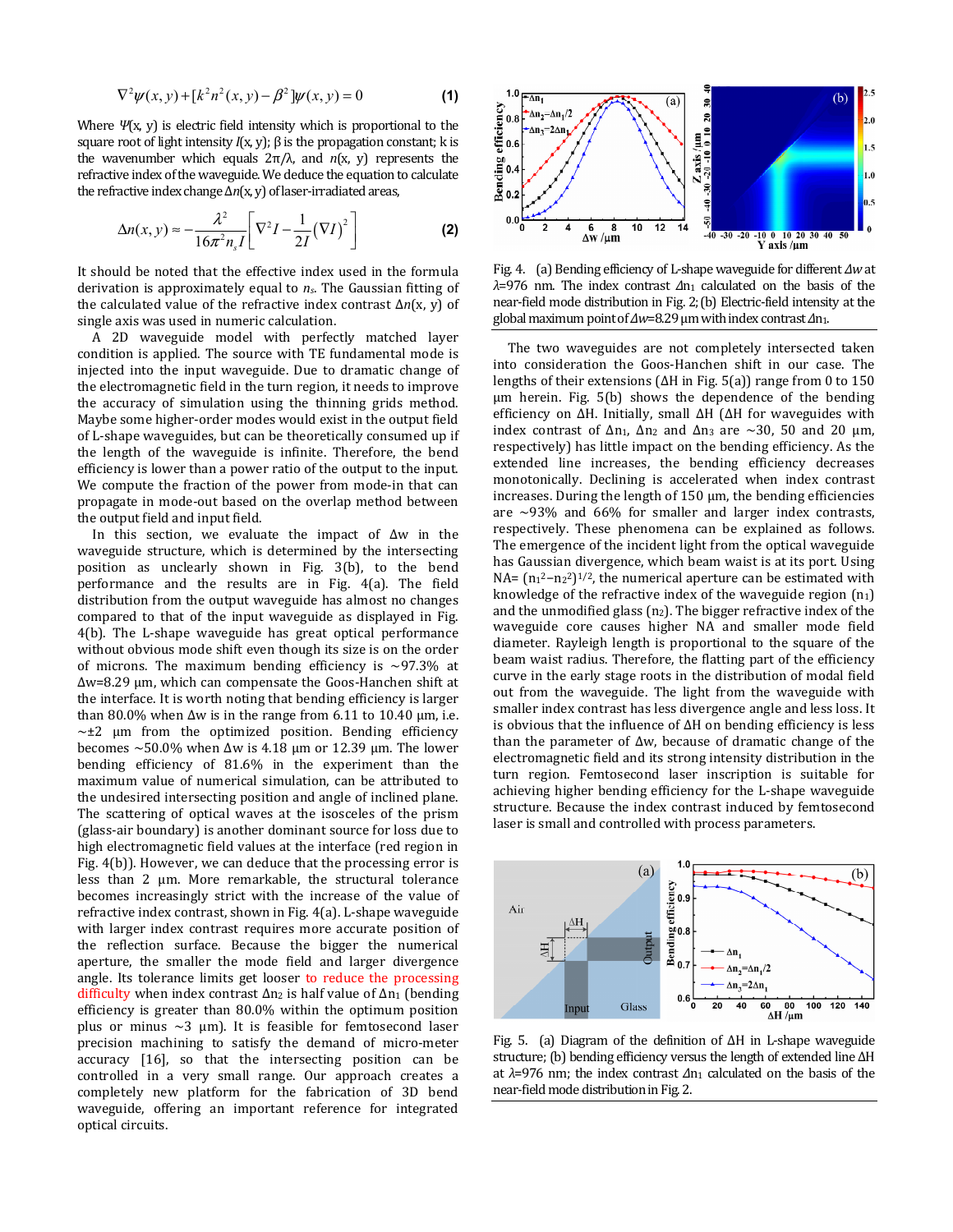In summary, the straight single-scan waveguides and L-shape waveguides were fabricated in fused silica by the shaped femtosecond laser beam. The good mode-field distribution and low transmission loss were obtained. The guiding structures support good light confinement with a translation velocity of 100 μm/s and a pulse energy of 1.6 μJ, yielding propagation loss of  $\sim 0.6$  dB/cm at 976 nm. Bending efficiency of L-shape waveguide was measured to be  $\sim 81.6\%$ . Using 2D waveguide models, the bending efficiency is strongly dependent on device geometry, especially the intersecting position. That is, ±2 μm deviating from the optimized position can lead to  $\sim$ 20% reduction in bending efficiency. The acceptable range of the extensions is within 30 μm. It is feasible for femtosecond laser precision machining to satisfy the demand of micro-meter accuracy. Our novel approach will facilitate the integration of high-density optical circuits. Future effort will be writing mirror inside materials so that beam turning is no longer dependent on the shape of samples and can be at a more arbitrary position.

**Funding.** National Natural Science Foundation of China (NSFC) (61378019, 51375374), the Program for Chang Jiang Scholars and the Innovative Research Team in University (IRT\_15R54), National Key Research And Development Program (2016YFB1102501).

## **References**

- 1. R. R. Gattass and E. Mazur, Nat. Photonics **2**, 219 (2008).
- 2. R. Osellame, H. J. W. M. Hoekstra, G. Cerullo, and M. Pollnau, Laser Photonics Rev. **5**, 442 (2011).
- 3. T. Ling, L. Liu, Q. Song, L. Xu, and W. Wang, Opt. Lett. **28**, 1784 (2003).
- 4. N. Bamiedakis, R. Penty, and I. H. White, J. Lightwave Technol. **31**, 2370 (2013).
- 5. S. M. Eaton, M. L. Ng, R. Osellame, and P. R. Herman, J. Non-cryst. Solids **357**, 2387 (2011).
- 6. L. Shah, A. Y. Arai, S. M. Eaton, and P. R. Herman, Opt. Express **13**, 1999 (2005).
- 7. A. Ródenas, G. A. Torchia, G. Lifante, E. Cantelar, J. Lamela, F. Jaque, L. Roso, and D. Jaque, Appl. Phys. B **95**, 85 (2009).
- 8. T. Calmano, A. Paschke, S. Müller, C. Kränkel, and G. Huber, Opt. Express **21**, 25501 (2013).
- 9. H. Nishihara, M. Haruna, and T. Suhara, *Optical Integrated Circuits* (New York, 1989).
- 10. Y. Qian, S. Kim, J. Song, G. P. Nordin, and J. Jiang, Opt. Express **14**, 6020 (2006).
- 11. M. Ams, G. D. Marshall, D. J. Spence, and M. J. Withford, Opt. Express **13**, 5676 (2005).
- 12. G. Cerullo, R. Osellame, S. Taccheo, M. Marangoni, D. Polli, R. Ramponi, P. Laporta, and S. De Silvestri, Opt. Lett. **27**, 1938 (2002).
- 13. M. Thiel, G. Flachenecker, and W. Schade, Opt. Lett. **40**, 1266 (2015).
- 14. R. W. Smink, B. P. de Hon, and A. G. Tijhuis, J. Opt. Soc. Am. B **24**, 2610 (2007).
- 15. W. C. Chew, *Waves and fields in inhomogeneous media* (New York, 1995), Vol. 522.
- 16. M. Malinauskas, A. Žukauskas, S. Hasegawa, Y. Hayasaki, V. Mizeikis, R. Buividas, and S. Juodkazis, Light Sci. Appl. **5**, e16133 (2016).